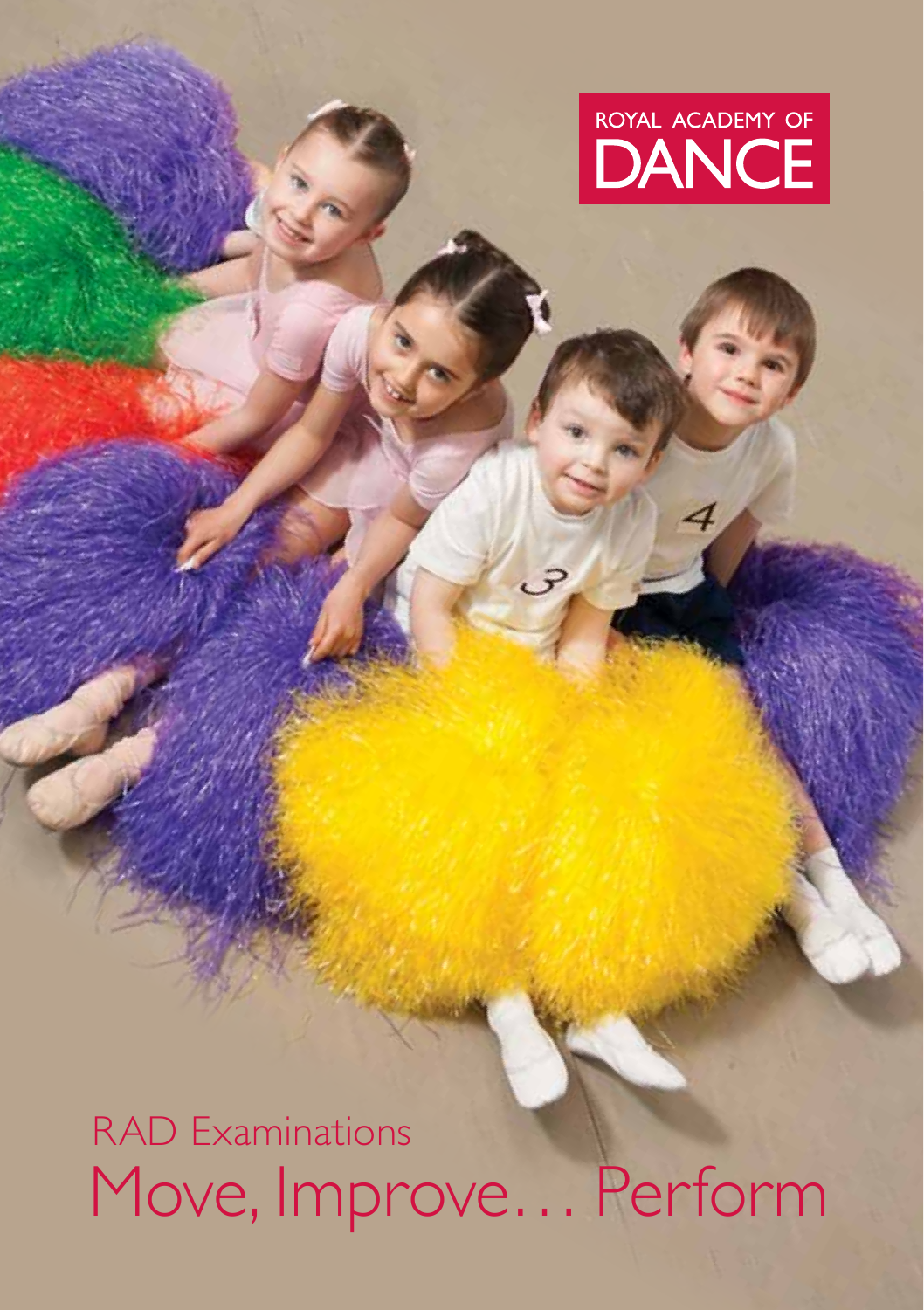Our exams are recognised **worldwide**. They allow you to develop **musicality** and **artistry**, **reward** your hard work and set goals to which you can **aspire**.

Whether you want to take on a new **challenge**, build **confidence**, keep **fit**, **move** to **music**, measure **progress**, **improve** your **technique**, or **perform**, then RAD exams are for you!

*"Each year. Same moment. Same bundle of nerves. Funny thing was, as soon as I saw the Examiner's smiling face, everything was OK."*  Marcella, past ballet student, Australia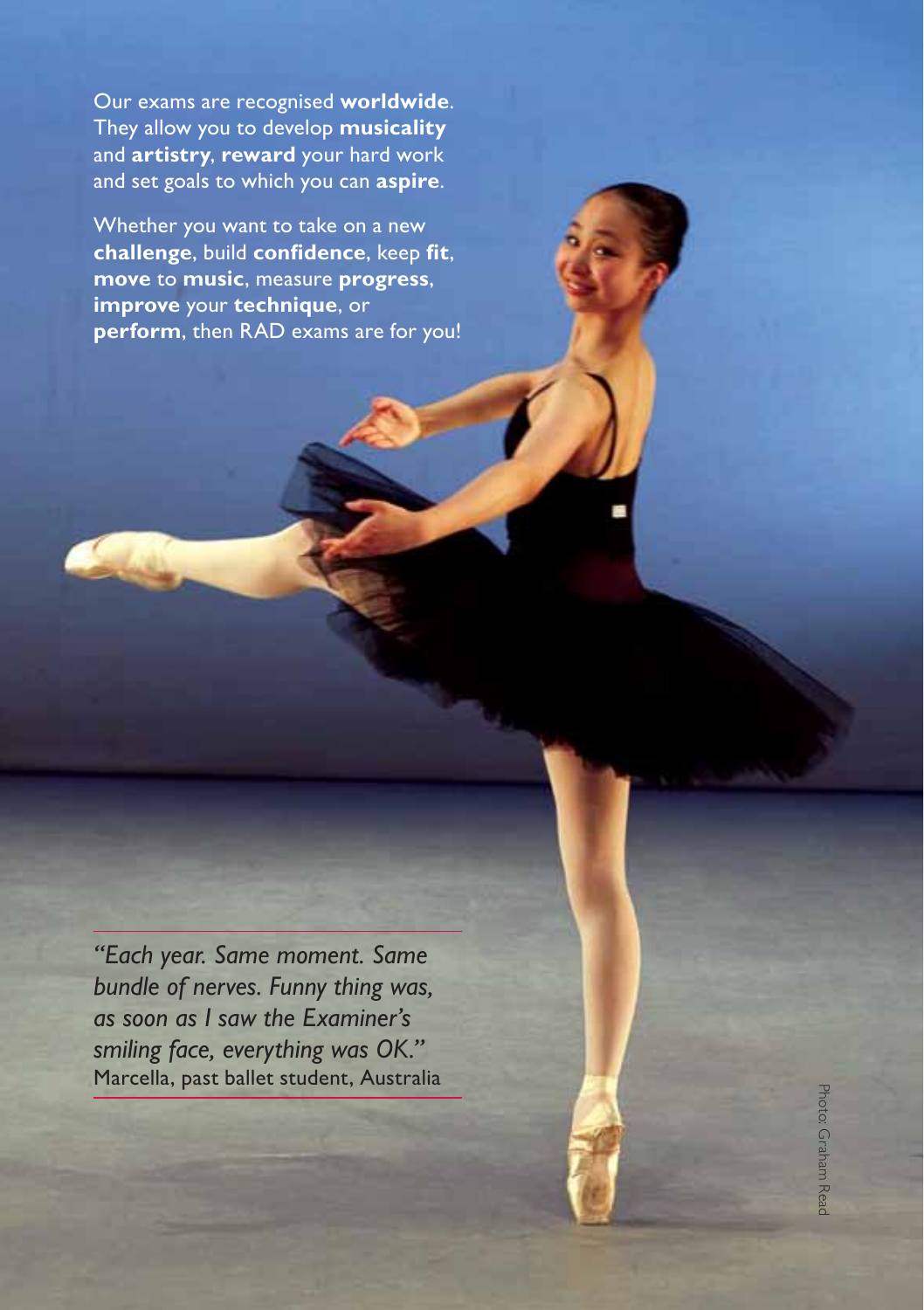**Creativity** is at the heart of our syllabus. RAD exams let you explore **movement** and **expression**, building **self-esteem** and **confidence**, culminating in an examination **performance**.

We will guide you through the syllabus, which is structured for a natural progression to the higher levels. The difficulty increases with your ability. Anyone can be confident of learning and performing ballet and character technique in a safe and fun environment – whether you are aged 2 or 102!

As well as exams, we offer:

#### **Demonstration Classes**

- Based on the *Dance to Your Own Tune* curriculum for ages 2 and up.
- Help young children move to music and develop imagination, confidence and self-esteem.
- Offer the chance to perform to an Examiner and live audience!

*"My students wanted to stay longer in the exam room, as they enjoy dancing together with their friends!"* Herlinda, teacher, Singapore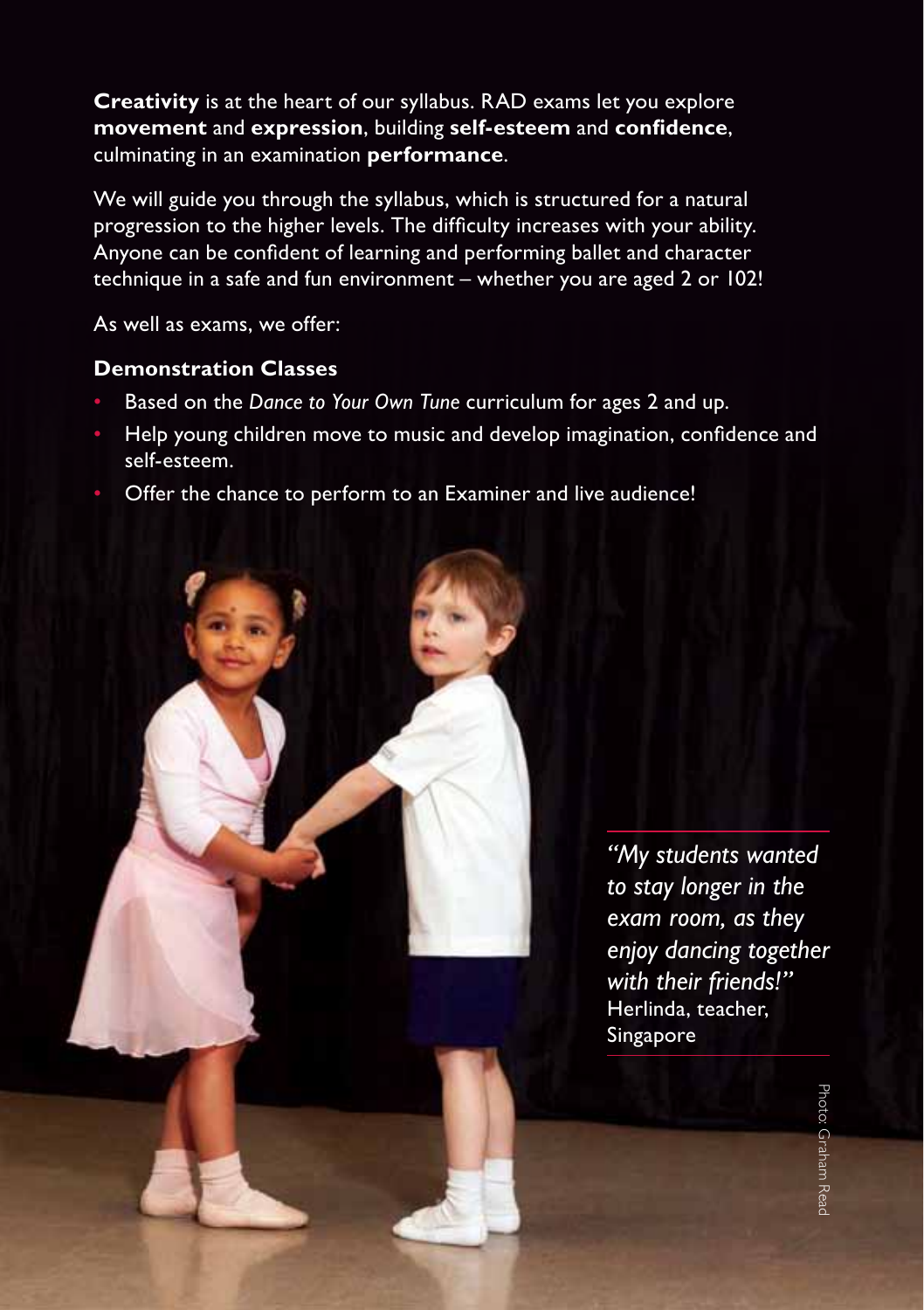*"My son loves exam day! He says it's the best ballet day ever."*  Megan, parent, New Zealand

As well as exams, candidates can perform:

#### **Class Awards** and **Presentation Classes**

- Take a 'ballet class' with an RAD teacher, assessed by an Examiner.
- These classes help with exam preparation, building confidence and performance skills.

#### **Solo Performance Awards**

- Perform three solo dances for an Examiner, one of which can be free choice in any genre – *anything* goes from ballet to hiphop to tap!
- Focusing on the syllabus dances is an excellent way to begin learning for an exam.
- The free choice dance gives candidates the option to demonstrate original choreography.
- Candidates can dance with props and costumes, giving a theatrical feel to the Award and emphasising the performance aspect of a dancer's technique.

Photo: David Tet Photo: David Tett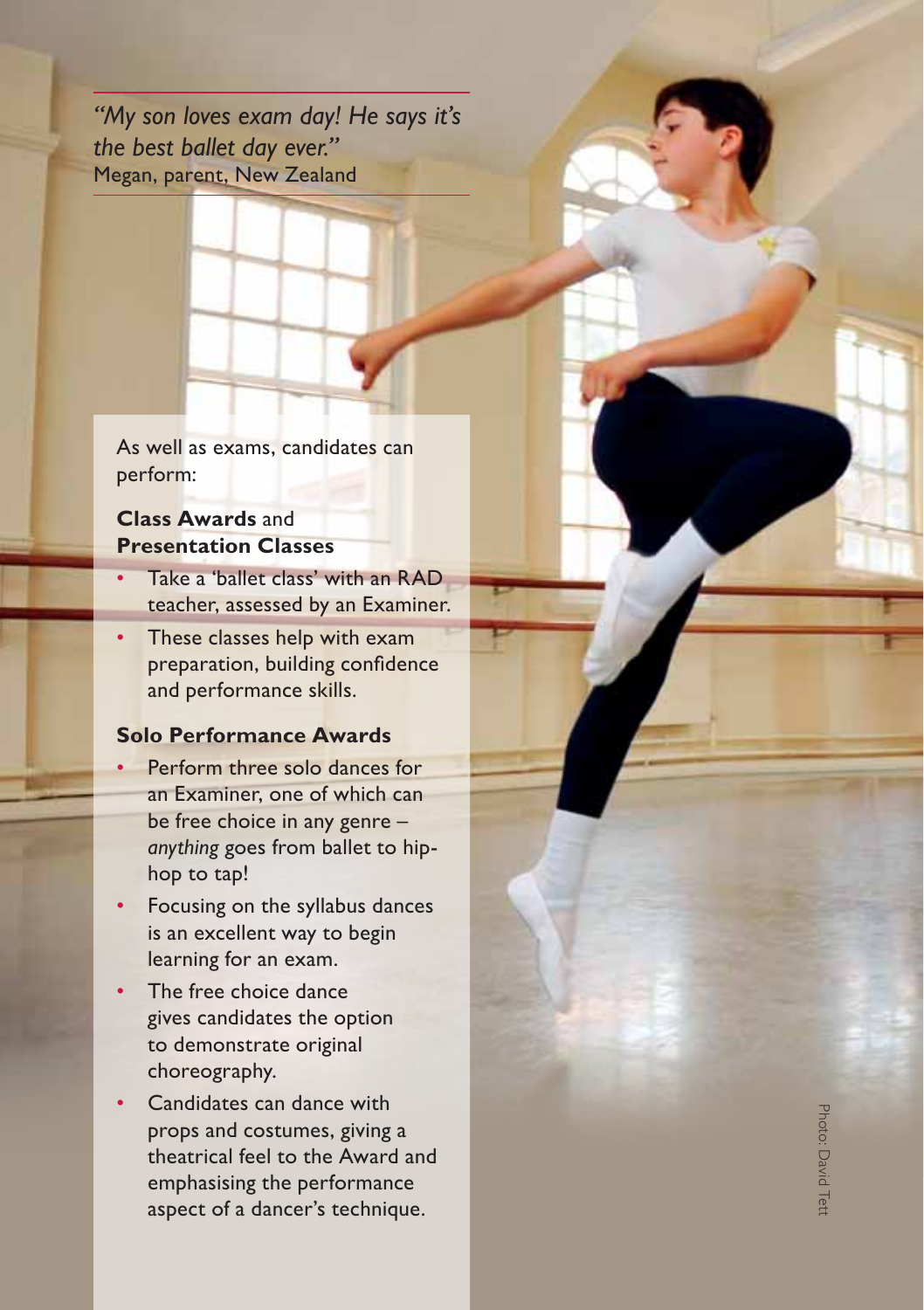If you're embarking on a dance career, RAD exams are a **recognised** measure of **achievement** and **performance** in the dance world:

 *"The Royal Academy of Dance, to me, offers the most prestigious dance exams that you can do… almost a 'dance passport' … it is internationally recognised, you can go anywhere with your dancing."*  Sarah, dance student, Australia

It's not just professional dancers who benefit from our exams. Anyone at any age can become **fitter**, enjoy **music** and **movement**, and build **confidence** through **performance** and **control** by rising to the challenge!

#### Best exam memory?

*"Feeling elated and rewarded as we finished – a sense of achievement after all the hard work!"*  Jane, adult learner, Kuwait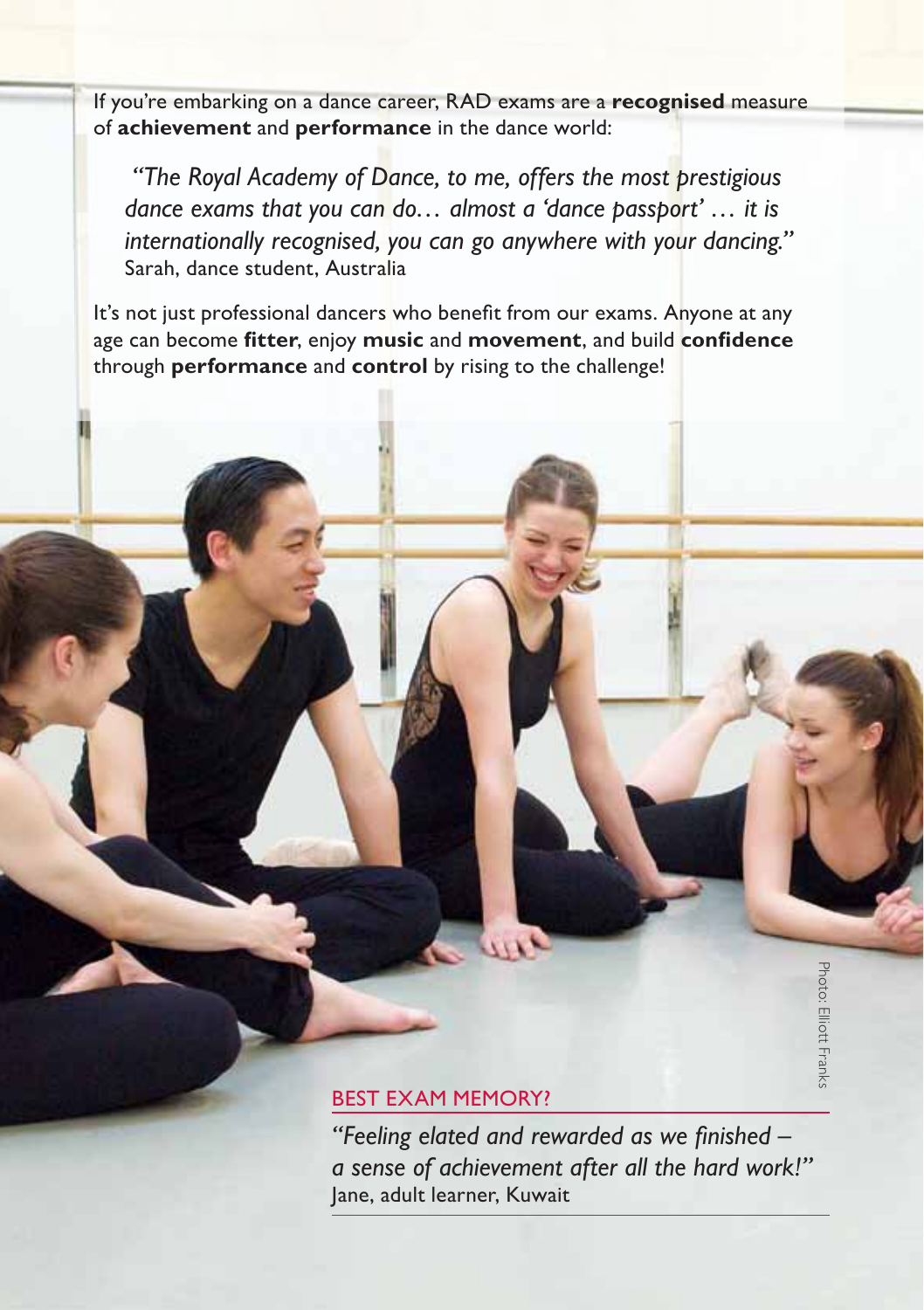### Best exam memory?

*"When you get so into a dance that you forget you're being examined and just dance because you love it!"*  Kellie, dance student, New Zealand

Photo: Elliott Frankshoto: Elliott Frank: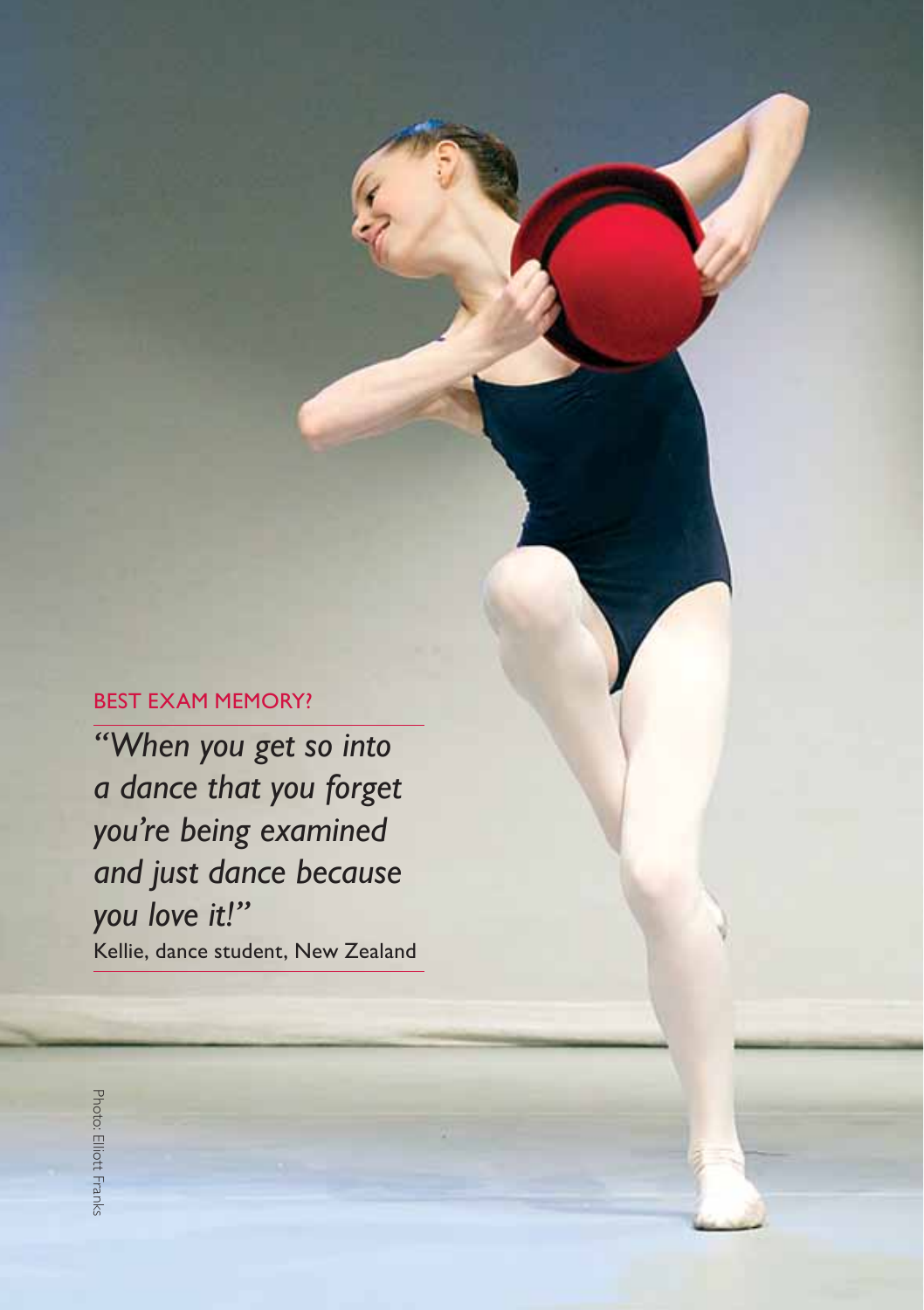Candidates and their parents can rest assured that we take the quality of our examinations seriously:

- Only RAD teachers can enter candidates for our exams. These are highly trained professionals who develop their teaching through an annual programme of Continuing Professional Development (CPD).
- Our examinations board is a recognised Awarding Organisation and our exams are accredited by independent qualifications regulators in the UK.
	- Examiners are auditioned, trained and approved by the RAD. Experts in ballet, Examiners undergo continuous standardisation, and this standardising, along with their knowledge and expertise, ensures consistent marking worldwide.

Photo: David Tett

*"In the end I just wanted to hug the examiner because she had given me the opportunity to do one of the things I love to do best. It just made my day!"*  Annelien, dance student, Belgium